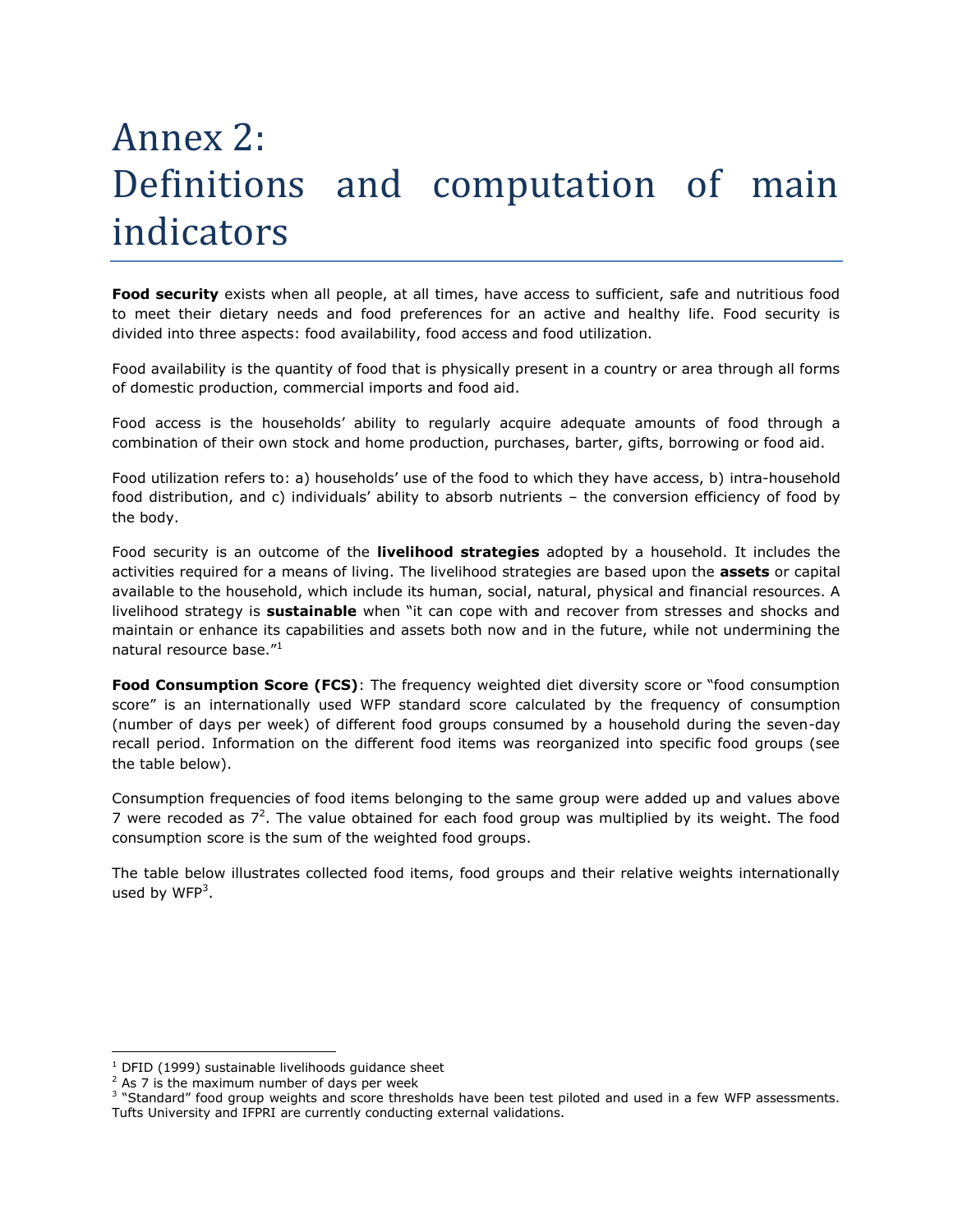*Collected food items, food groups and relative weights for the calculation of the FCS*

|   | <b>Food items</b>                                                                                              | <b>Food groups</b> | Weight |
|---|----------------------------------------------------------------------------------------------------------------|--------------------|--------|
| 1 | Maize, sorghum, other cereals, cooking banana,<br>cassava, other roots and tubers (sweet potato, yam,<br>taro) | Cereals and tubers | 2      |
| 2 | Pulses (including beans, tofu, bean curd)                                                                      | Beans              | 3      |
| 3 | Vegetables (including green, leafy vegetables, shoots<br>and mushrooms)                                        | Vegetables         |        |
| 4 | Fruits                                                                                                         | Fruit              |        |
| 5 | Meat (poultry, pork, beef), fish, eggs                                                                         | Meat and fish      | 4      |
| 6 | Milk / milk products                                                                                           | Milk               | 4      |
|   | Sugar                                                                                                          | Sugar              | 0.5    |
| 8 | Oil, lard                                                                                                      | Oil                | 0.5    |

Source: CFSVA and Nutrition Survey, 2012

Two FCS thresholds were identified to distinguish different food consumption levels. A score of 21 was set as a bare minimum: the value comes from an expected daily consumption of staples (frequency  $*$ weight,  $7 * 2 = 14$ ) and vegetables  $(7 * 1 = 7)$ . Below 21, a household is expected to not eat at least staple and vegetables on a daily basis and therefore considered to have poor food consumption.

The second threshold was set at 35, and is composed by daily consumption of staples and vegetables complemented by a frequent (4 days/week) consumption of oil and pulses (staple\*weight + vegetables\*weight + oil\*weight + pulses\*weight =  $7*2+7*1+4*0.5+4*3=35$ ). Between 21 and 35, households can be assumed to have borderline food consumption, meaning that they are vulnerable to becoming food insecure should a small decrease in their access to and availability of food occur. Households that score above 35 are estimated to have an acceptable food consumption consisting of sufficient dietary diversity for a healthy life.

*Collected food items, food groups and relative weights for the calculation of the FCS*

| <b>Food consumption score (FCS)</b>      | Consumption profiles (diversity and nutritional density) |  |
|------------------------------------------|----------------------------------------------------------|--|
| $0 - 21$                                 | Poor                                                     |  |
| 21.5-35                                  | <b>Borderline</b>                                        |  |
| > 35                                     | Acceptable                                               |  |
| Course: CECUA and Nutrition Cuminis 2012 |                                                          |  |

Source: CFSVA and Nutrition Survey, 2012

The questionnaire did not take into account that food items could have been consumed in very small quantities. This applies mostly to animal protein consumption. It was difficult for the enumerators to decide when a fish was a substantial meal and when it was a condiment. A small fish may be substantial for one person, but when shared amongst 6-7 household members, the dietary contribution from this food item is minimal. Due to such limitations, there might have been an overestimation of the household consumption of particularly animal protein.

A **household** is a group of people who share their resources in order to jointly provide for their basic needs, at a minimum their food consumption ("eating from the same pot"), on a daily basis. Following the definition of the National Institute of Statistics, a household is composed of a person or group of persons living together during at least 6 months and sharing at least one meal a day. The NISR definition also considers as a household member somebody new in the household who plans to stay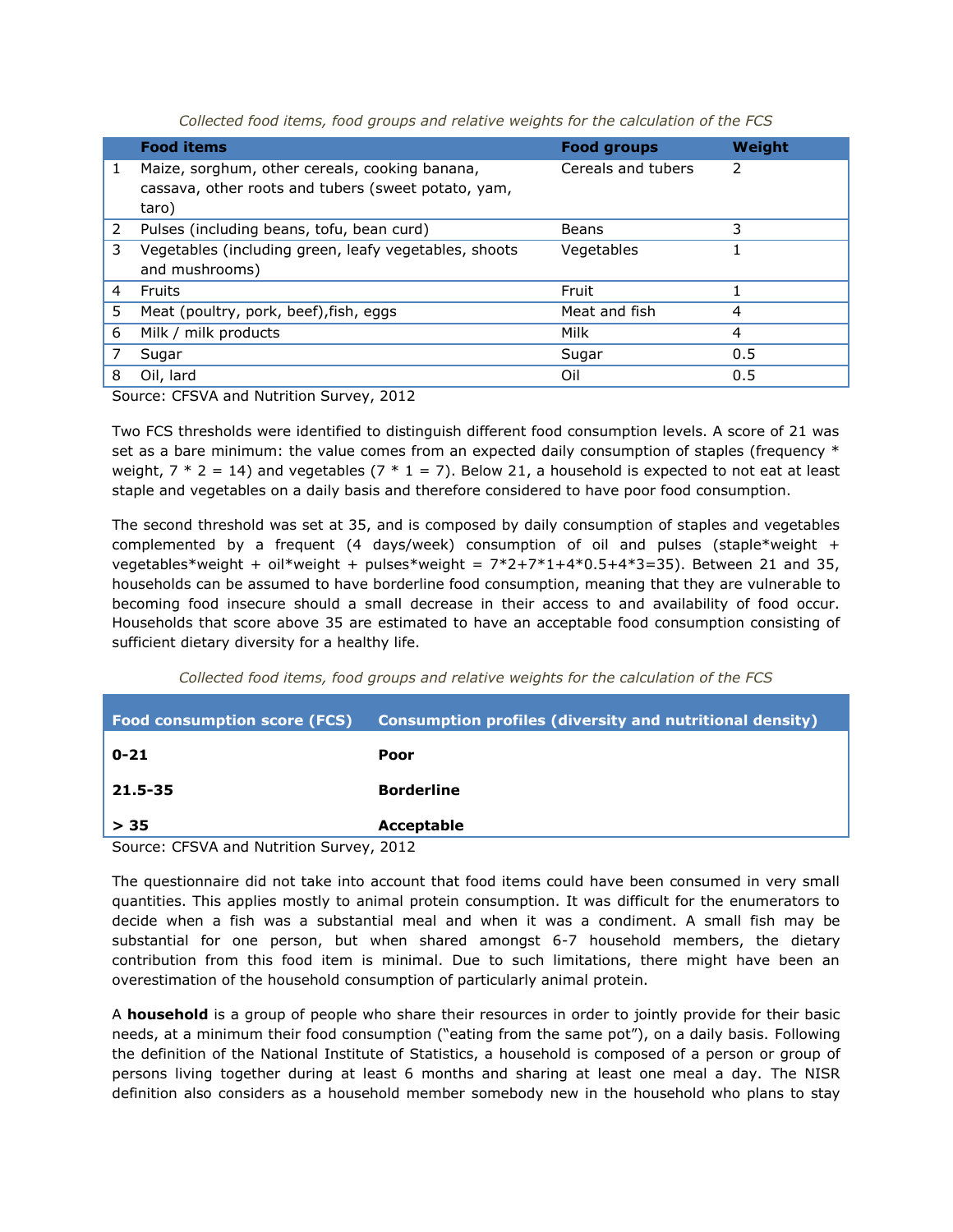there more than 6 months and people who return in the household after having been away a long time.

**The head of the household** is the person who runs the household and looks after those living in it. In order to qualify as a head of household, the designated household must be located at the person's home. However, if this person stays temporarily outside of the household for specific reasons (for example in jail) the person is still considered head of household.

**Vulnerability** is "the probability of an acute decline in access to food, or consumption, often in reference to some critical value that defines minimum levels of human well being".<sup>4</sup> It is a function of:

1. **Exposure to risk**: the probability of an event that, if it did materialize, would cause a welfare loss (e.g. drought); and

2. **Risk management**: the ability to mitigate the possible consequences of a probable event. This can in turn be divided into ex-ante risk management (preparedness) and ex-post risk management (ability to cope). The ability to cope is the response after an event occurred; it can be negative and affect the resource base of the household, such as the selling of assets, or positive (non negative response such as migration). The ability to cope is undermined by the intensity of the event itself but also by poor structural and societal conditions such as poverty.

**Nutritional Security:** is achieved when a household has a secure physical, economic and environmental access to a balanced diet and safe drinking water, a sanitary environment, adequate health services, and knowledgeable care to ensure an active and healthy life at all times for all its members.

**Nutritional status:** is the balance between the intake of nutrients by an organism and their expenditure in the processes of growth, reproduction, and health maintenance. Consequently, **malnutrition** is any condition caused by excess or deficient nutrient intake. The indicators used to assess the nutritional status of children aged between 6 and 59 months old in this survey were based on anthropometric measurements of the mid-upper arm circumference (MUAC) and Z scores of anthropometric indices (weight-for-height, weight-for-age or height-for-age) with or without bilateral pitting oedema.

**Anthropometric Measurements:** the variations of the physical dimensions and the gross composition of the human body at different age levels and degrees of nutrition. Common anthropometric measurements include weight and length or height.

**Mid-Upper Arm Circumference (MUAC):** is a measurement of the circumference of the mid-upper arm and an indication of upper arm muscle wasting. MUAC is a common measure of child nutritional status that is fast, does not hinge on the accuracy of age reporting, and is quickly interpretable using a MUAC tape with colours for severe acute malnutrition (RED or a measurement <11cm), moderate acute malnutrition (YELLOW or a measurement between 11.0 - 12.5cm) and normal nutritional status (GREEN or a measurement of >12.5cm). MUAC is also used to measure wasting for pregnant women.

1

<sup>4</sup> WFP 2002, VAm standard analytical framework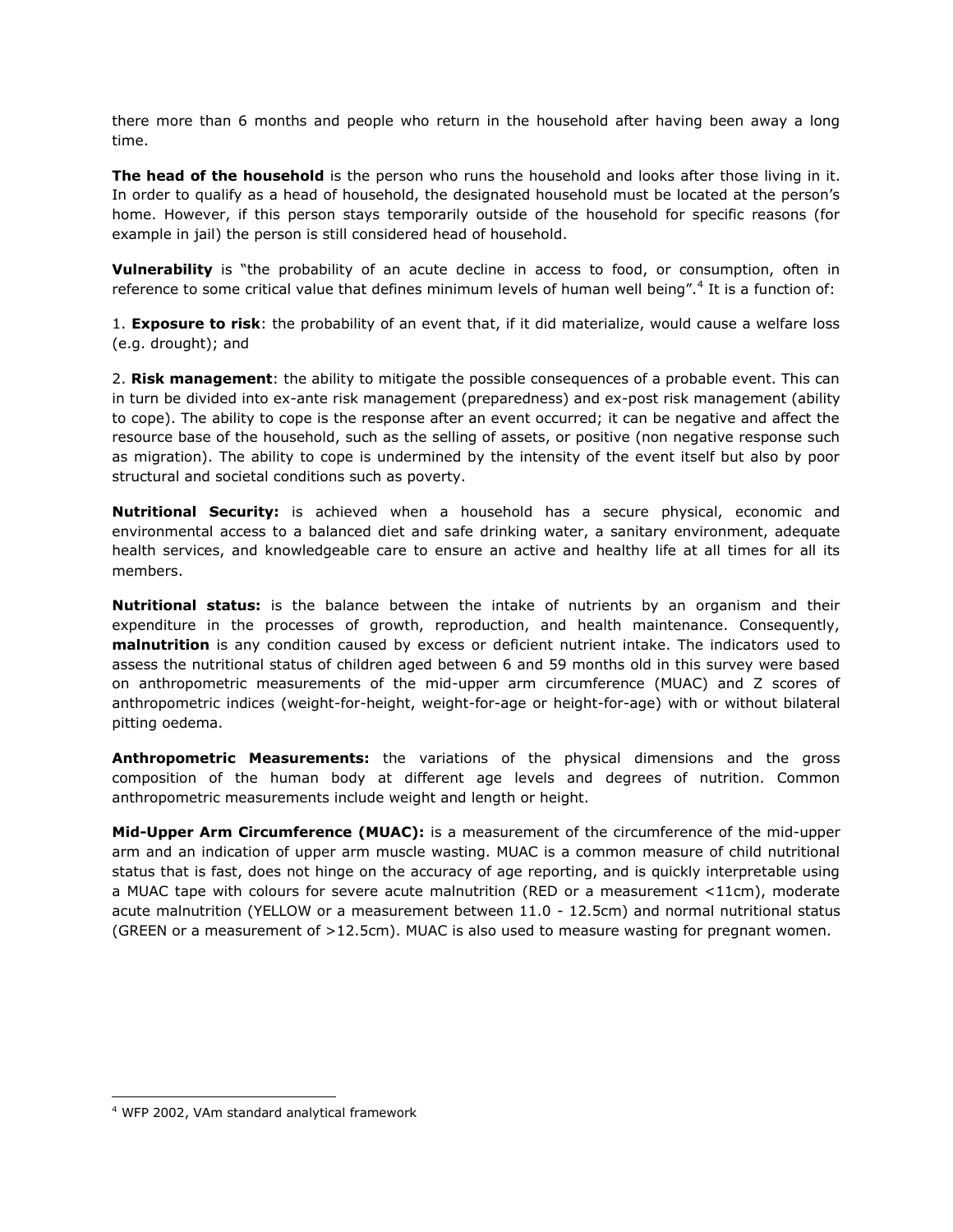| <b>Stunting</b>               | Height $<$ 145 cm                           |  |  |
|-------------------------------|---------------------------------------------|--|--|
| Underweight*                  | Weight $<$ 45 kg                            |  |  |
| <b>Wasting</b> $(BMI)^*$      | BMI = $18.5 - 24.9$ Kg m $-2$               |  |  |
| <b>GRADE I</b>                | $BMI = 17.0-18.4$ Kg m -2 (Mildly thin)     |  |  |
| <b>GRADE II</b>               | $BMI = 16.0-16.9$ Kg m -2 (Moderately thin) |  |  |
| <b>GRADE III</b>              | $BMI < 16$ Kg m -2 (Severely thin)          |  |  |
| Overweight $(BMI)^*$          | $BMI > 25$ Kg m -2                          |  |  |
| <b>Wasting (MUAC)</b>         | $MUAC < 221$ mm                             |  |  |
| SEVERE:                       | $MUAC < 214$ mm                             |  |  |
| For pregnant women MUAC < 221 |                                             |  |  |
| *not valid for pregnant women |                                             |  |  |

*Cut off values used for the calculations of women malnutrition.*

**Weight-for-Height (wasting)**: an indication of the current nutritional status of a child and reflects recent nutritional intake and/or episode of illness. Severe wasting is often linked to acute food shortage.

**Weight-for-age (underweight)**: a measurement that combines information from stunting and wasting. Children can therefore be underweight because they are stunted, wasted or both.

**Height-for-age (stunting)**: a measure of linear growth, and as such, an indicator of long term effect of under nutrition not affected by seasonal changes.

**Standard Deviation (SD) or Z score:** is the measure of an individual's value (based on their anthropometric measurement) with respect to the distribution of the reference population, i.e., the deviation of the individual's measure (of weight-for-height, weight-for-age and height-for-age) from the reference median.

**Livelihoods** are the resources used and the activities undertaken in order to live. The resources can consist of individual skills and abilities (human capital), land, savings, and equipment (natural, financial and physical capital, respectively) and formal support groups or informal networks that assist in the activities being undertaken (social capital). Livelihood strategies are activities and choices that people make, using their asset base, in order to achieve the most optimal livelihood outcomes. Such livelihood outcomes may include food security, general well-being, ensuring schooling for children, or being able to afford or access health services. A livelihood group is composed of people who utilize similar livelihood strategies.

For the CFSVA and Nutrition Survey 2012, principal component and cluster analyses were used to group households that share similar patterns of activities and the relative importance of those activities to the overall household livelihood. They were further regrouped so that groups were as comparable as possible to the CFSVA and Nutrition Survey 2009. This resulted in a total of nine livelihood groups: (1) agriculturalists (2) agriculture and unskilled daily labourers, (3) agro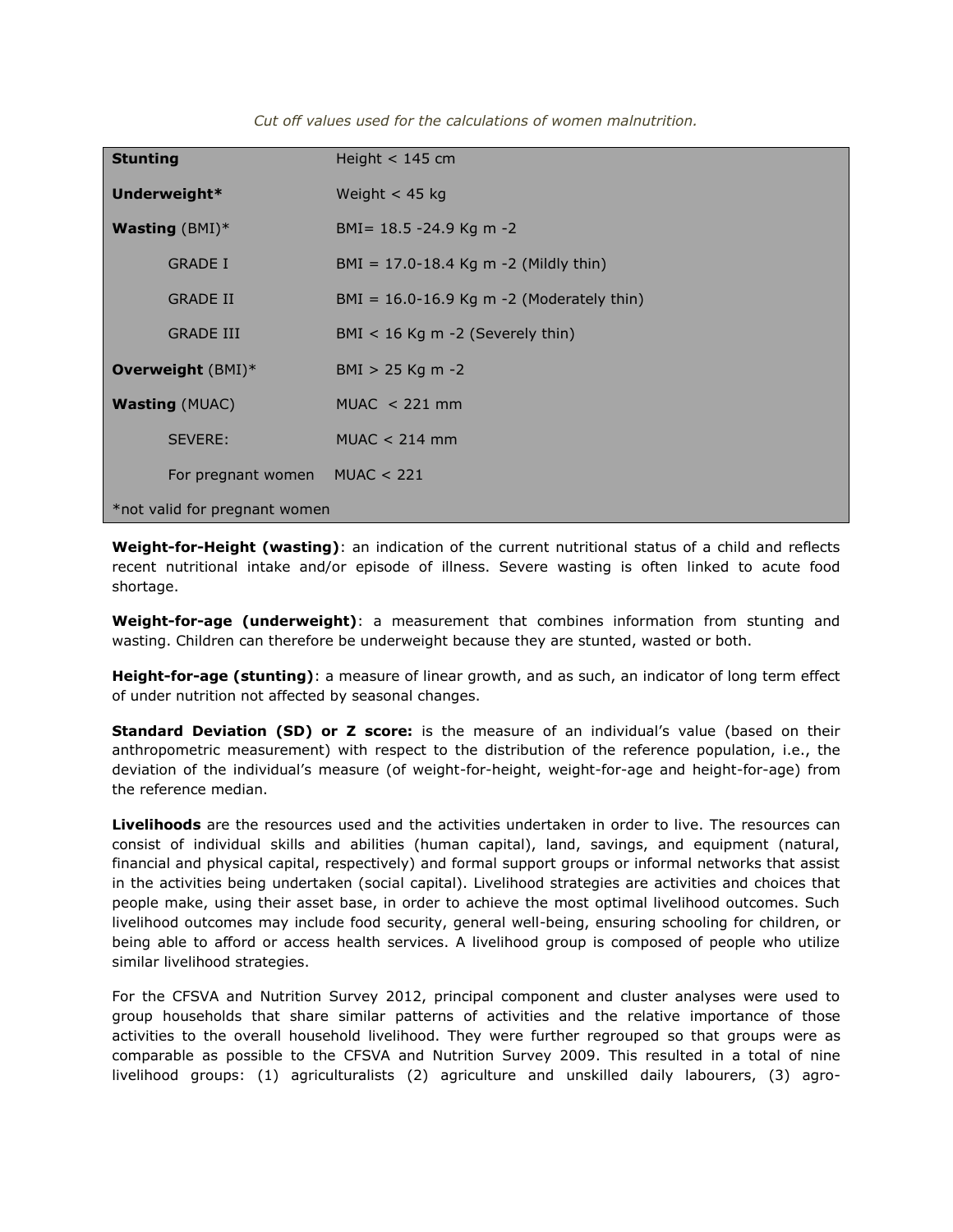pastoralists, (4) agricultural workers, (5) employees and business, (6) agro sellers, (7) others marginal livelihoods, (8) informal sellers, (9) agro artisans.

Since the group of agriculturalists was very large it was further separated into two livelihood groups: 'agriculturalists low income' (calculated based on a per capita expenditure below 118,000 RWF – the national poverty line), and 'agriculturalists medium and high income', with per capita expenditure above the national poverty line.

**Coping strategies** are the ways a community, household, or individual adjusts their livelihood strategies in response to a shock or risk. This does not describe a regular situation but a response to a shortfall of food that can be described as a shock. These coping strategies can be short-term alterations of consumption patterns or one-off responses such as asset sales. Long-term alterations of income earning or food production patterns might also be a response to a shortfall of food, but will not be included in the term "coping strategy" in this report.

Coping strategies may involve short-term changes in behaviour, such as switching diets, consuming less expensive foods, or borrowing money. When normal coping and response strategies are exhausted, households will use negative crisis strategies, such as selling productive assets (e.g. female livestock). Repeated shocks and the use of crisis strategies to manage their effects can lead to increased vulnerability and a decrease in food security at the individual and household levels.

**Coping Strategies Index (CSI)**: The CSI is a continuous variable based on the frequency and severity of coping strategies for households reporting food consumption problems. Households are asked to report how many days in the 7 days preceding their interview they used each mentioned coping strategy. The sum of the weighed frequencies (see table below) is the household's CSI score. CSI scores are often used as a proxy variable for food insecurity. Higher CSI scores indicate a more serious food security situation, and lower scores, a better one. Typical coping strategies include "changing the diet to less preferred food types," reducing portions, and reducing the number of meals.

|    | <b>Coping strategies</b>                                          | Weight |
|----|-------------------------------------------------------------------|--------|
|    | Rely on less preferred and less expensive foods                   |        |
| 2. | Borrow food, or rely on help from a friend or relative            |        |
| 3. | Limit portion size at mealtimes                                   |        |
| 4. | Restrict consumption by adults in order for small children to eat |        |
| 5. | Reduce number of meals eaten in a day                             |        |

## *Coping strategy weights for calculation of the reduced CSI*

**Livelihood zones**: Since many districts have large geographical differences, an additional geographical grouping of the survey results was considered beneficial. Thus, based on a FEWS NET livelihood map, Livelihood zones are used to present results. These zones are based on sectors, where sectors are assigned to a zone based upon indicators related to agricultural potential and ecological similarity. The livelihood zones are further described in Annex 8.

**Sloping class**: In order to explore differences between villages situated in flat areas and villages located in more sloped or mountainous areas, MINAGRI's classification on the suitability of the land based on sloping levels of the terrain was used.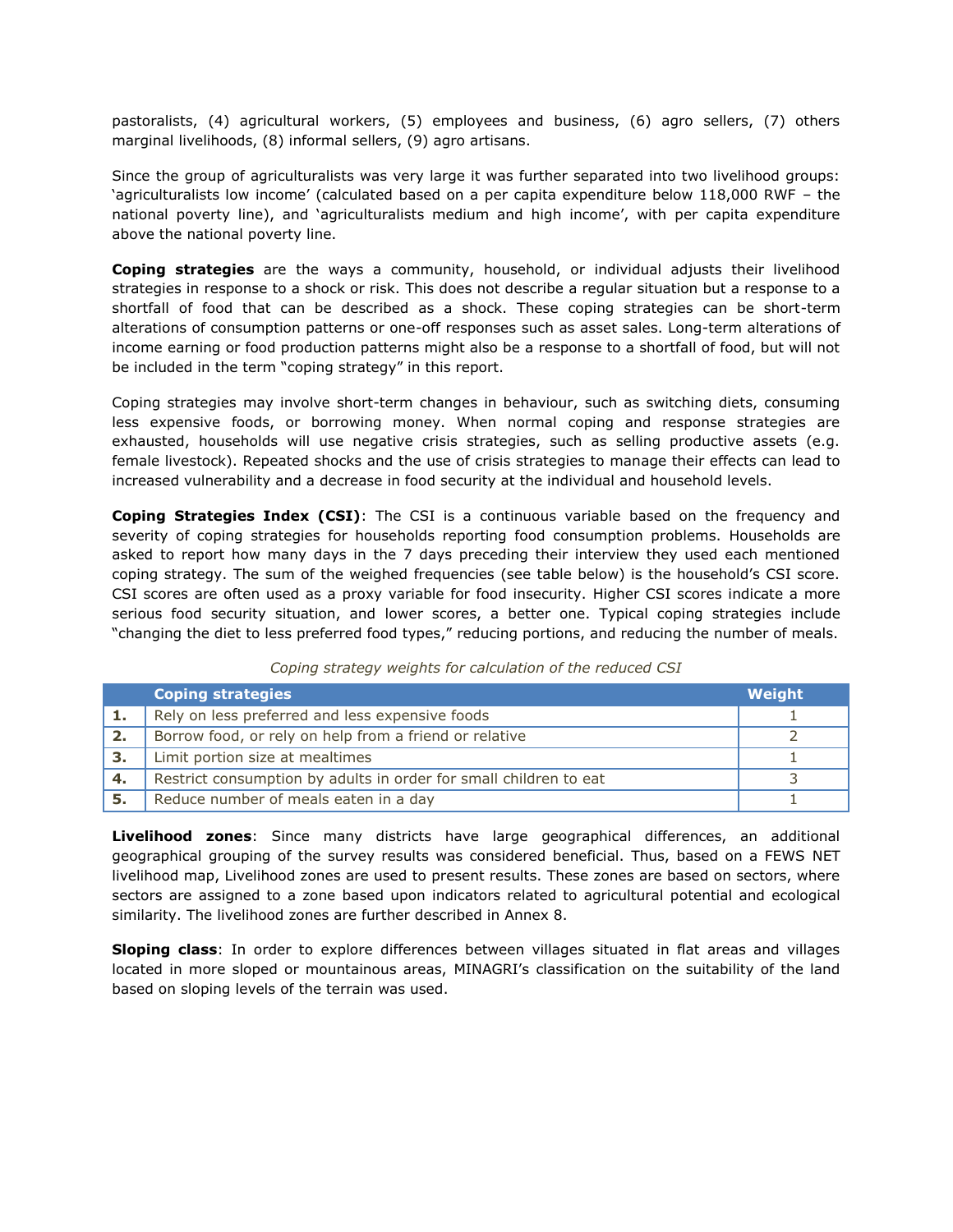## *MINAGRI land use suitability classes*

| <b>Slope</b>            | <b>Suitability</b> |      | <b>Comment</b>                                                           |  |
|-------------------------|--------------------|------|--------------------------------------------------------------------------|--|
| $0 - 6\%$<br>Suitable   |                    |      | The erosion hazard is not creating any serious problem                   |  |
| $0 - 16\%$<br>Suitable  |                    |      | Cutoff drain is proposed to intercept the surface runoff from the higher |  |
|                         |                    |      | slopes of the catchment                                                  |  |
| $16 - 40%$              | High slope         |      | Radical terraces recommended in order to be cultivated                   |  |
| $40 - 60\%$             | Very               | Hiah | Depending on soil depth can be cultivate with radical terraces           |  |
|                         | slope              |      |                                                                          |  |
| Not suitable<br>$>60\%$ |                    |      | Recommended for forest planting                                          |  |

**Wealth index** Wealth is the value of all natural, physical, and financial assets owned by a household, reduced by its liabilities. Although measuring wealth is possible, it requires making assumptions about the value of assets. The wealth index is a composite index that combines the ownership of key assets; it is used as a proxy indicator of household-level wealth. This variable can provide an idea of the relative wealth situation of a household. Often, the wealth index can be used as proxy for vulnerability/resilience.

For this CFSVA and Nutrition survey 2012 the wealth index took into account the ownership of the following items: improved source of light (electricity battery vs others), improved roof, improved floor, improved toilet, shovel, pick, wheel barrow, ironing machine, radio (only), tape / CD player, mobile phone, living room suite (chairs sofa), bed, bicycle, motorized vehicle of any kind.